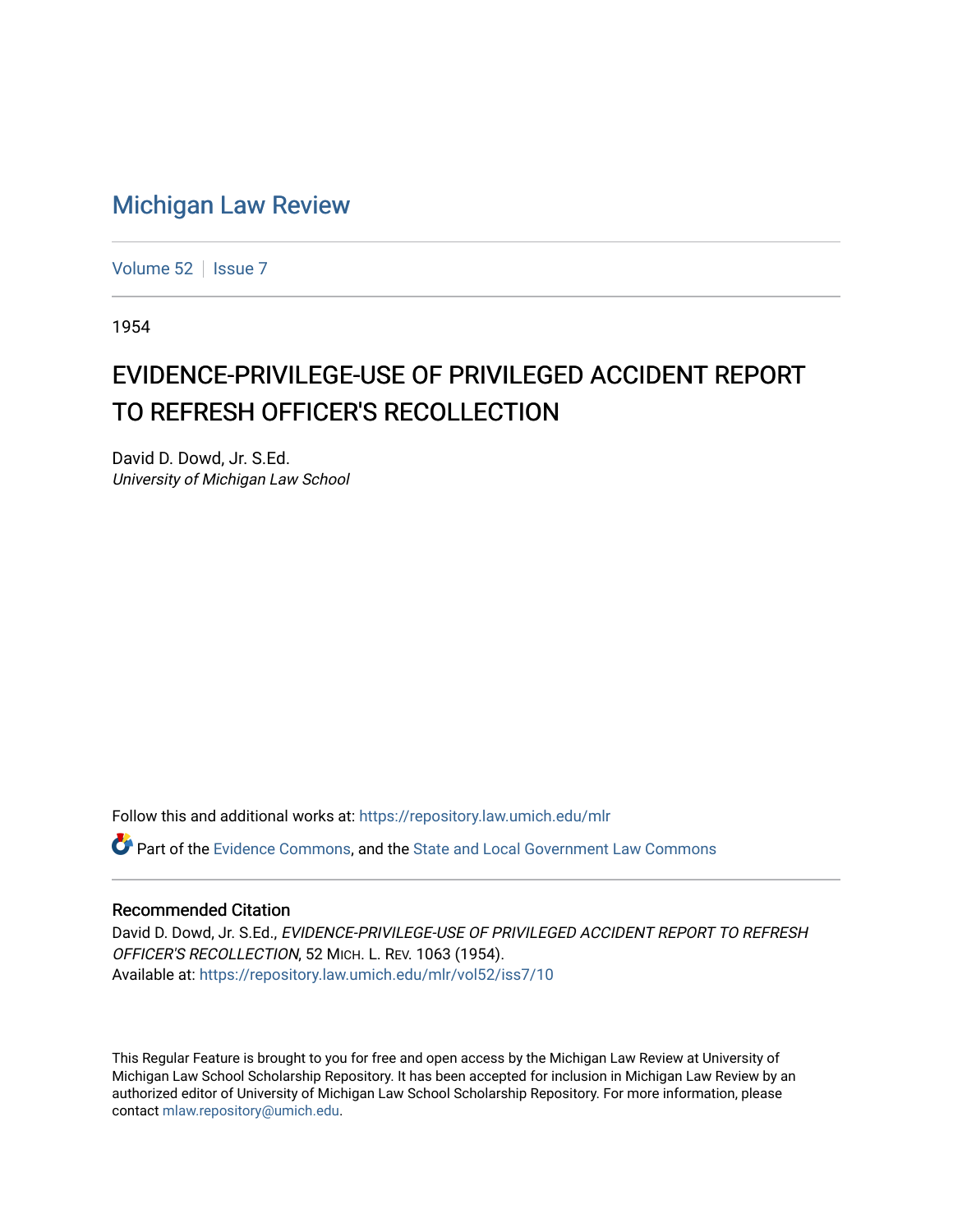EVIDENCE-PRIVILEGE-USE OF PRIVILEGED ACCIDENT REPORT TO REFRESH OFFICER'S RECOLLECTION<sup>\*</sup>-Plaintiff, a passenger in an automobile, recovered a judgment for injuries received in a collision. Defendants' motion to exclude testimony of the police officer investigating the accident as to admissions of the driver was overruled by the trial court. Defendants contended that the required accident report<sup>1</sup> filed by the defendant driver was privileged by

\* For discussion of a much different judicial attitude in another accident report case, see p. 1061 supra.—Ed.

1 Mich. Comp. Laws (1952 Supp.) §257.622: "The driver of every motor vehicle involved in an accident resulting in a vehicle or vehicles becoming so disabled as to be incapable of being propelled in the usual manner, or resulting in personal injury or death of any person shall forthwith report such accident to the nearest or most convenient police station or police officer. The officer receiving such report shall forthwith forward the same to the commissioner of state police on forms to be prescribed by him."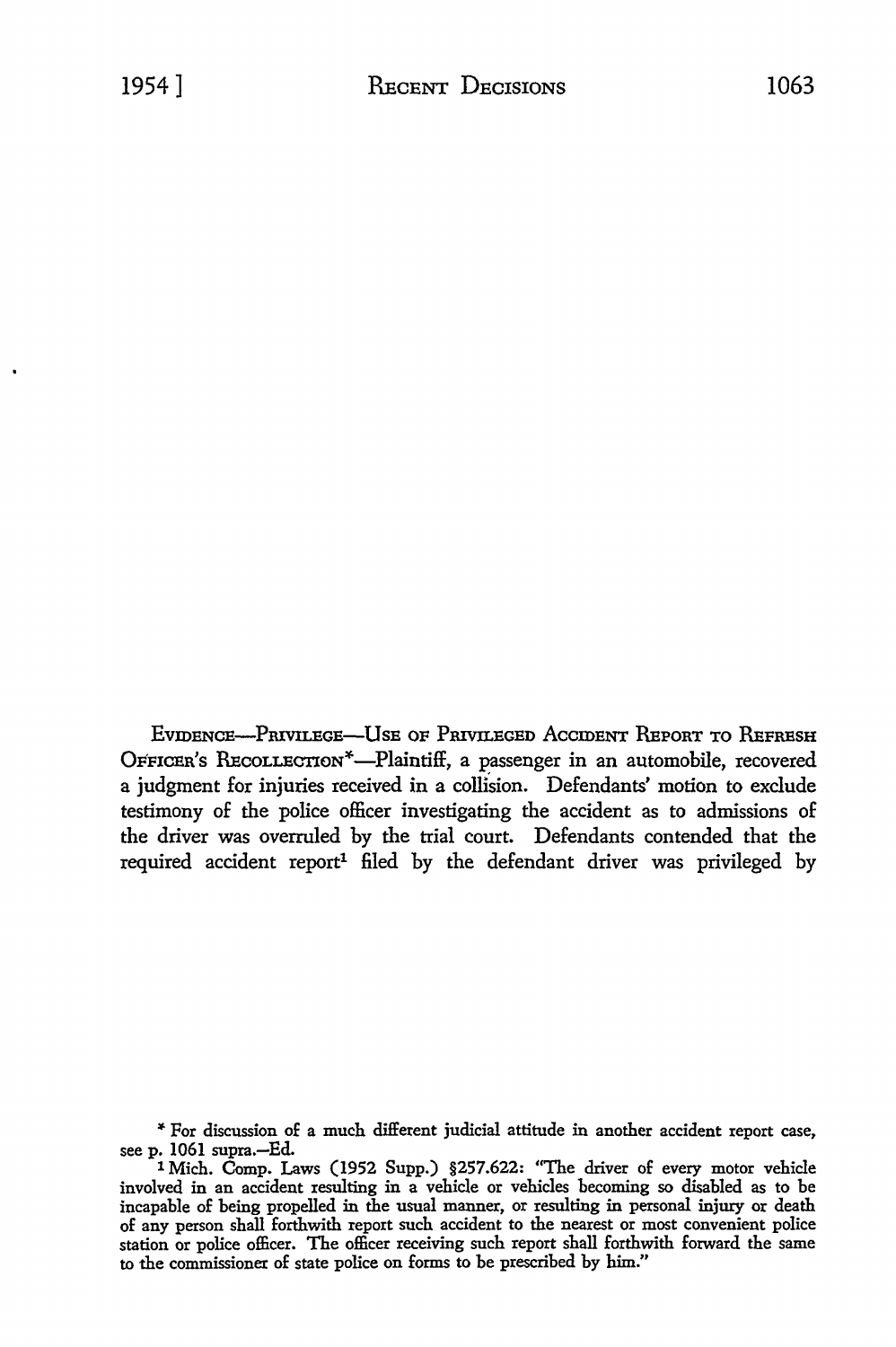statute.<sup>2</sup> and therefore the testimony of the officer was inadmissible. On appeal, *held,* reversed on other grounds. It was proper for the officer to testify as to the defendant driver's admissions even if it was necessary for him to refresh his recollection of these admissions by using the statutory report filed by the defendant. *Wallace v. Skrzycki,* 338 Mich. 165, 61 N.W. (2d) 106 (1953).

Judicial interpretation of statutes making automobile accident reports unavailable for use in litigation has varied considerably. A majority of the courts seem inclined to follow the interpretations of the Michigan court in construing the privilege quite narrowly, with the result that the privilege is often of little consequence.<sup>3</sup> Furthermore, in the Michigan decisions<sup>4</sup> a distinction is made between the "statutory" report and the "police" report, with only the former receiving the benefit of the privilege. The basis of this distinction, which in some cases will be decisive,<sup> $5$ </sup> is not clear though language in one case indicates that the form and content of the report may be controlling. 6 The other jurisdictions are in accord with Michigan that the statutory report itself is inadmissible as evidence, $^7$  but that the officer who investigates the accident and receives or files the statutory report can nevertheless testify *in* court as to physical facts at the scene of the accident, e.g., conditions of the road and positions of the cars.<sup>8</sup> The principal controversy of the interpretation of this statutory privilege relates to admissibility of the officer's. testimony regarding admissions of the driver when the testifying officer has either received or filed the report. Where the officer's testimony is the product of his memory unaided by any reference to the report, a majority of the decisions agree with Michigan that the privilege does not prohibit this testimony.9 The decision in the principal case that the officer may utilize the

<sup>2</sup>Mich. Comp. Laws (1952 Supp.) §257.624: ''The reports required by this chapter shall not be available for use in any court action, but it shall be for the purpose of furnish· ing statistical information as to the number and cause of accidents."

 $3$  Ritter v. Nieman, 329 Ill. App. 163, 67 N.E. (2d) 417 (1946); Airlines Coaches v. Howell, (Tex. Civ. App. 1946) 195 S.W. (2d) 713; Carpenter v. Gibson, 80 Cal. App. (2d) 269, 181 P. (2d) 953 (1947); Garey v. Michelsen, 227 Minn. 468, 35 N.W. (2d) 750 (1949).

<sup>4</sup>See Delfosse v. Bresnahan, 305 Mich. 621, 9 N.W. (2d) 866 (1943); Baumgarten v. Tasco, 312 Mich. 161, 20 N.W. (2d) 144 (1945); Heiman v. Kolle, 317 Mich. 548, 27 N.W. (2d) 92 (1947); Trafamczak v. Anys, 320 Mich. 653, 31 N.W. (2d) 832 (1948); Germiquet v. Hubbard, 327 Mich. 225, 41 N.W. (2d) 531 (1950); Jakubiec v. Hasty, 337 Mich. 205, 59 N.W. (2d) 385 (1953); and the principal case.

<sup>5</sup>Baumgarten v. Tasco, note 4 supra.

<sup>6</sup>See Germiquet v. Hubbard, note 4 supra, at 231, where the court states: "Because of the form and contents of the exhibit it may fairly be inferred that it was not considered, either by the trial court or by this Court, as a report required, in certain instances, to be made to a police officer by one who is involved in an accident. It was, rather, a summary of the information that the investigator had received, not only from the defendant but also from others."

<sup>7</sup>Delfosse v. Bresnahan, note 4 supra; State v. Williams, 238 Iowa 838, 28 N.W. (2d) 514 (1947); Stevens v. Duke, (Fla. 1949) 42 S. (2d) 361.

s Delfosse v. Bresnahan, note 4 supra; State v. Williams, note 7 supra; Scott v. Torrance, 69 Ga. App. 309, 25 S.E. (2d) 120 (1943).

<sup>9</sup>Heiman v. Kolle, note 4 supra; Ritter v. Nieman, note 3 supra; Rockwood v. Pierce, 235 Minn. 519, 51 N.W. (2d) 670 (1952). *Contra,* State v. Williams, note 7 supra.